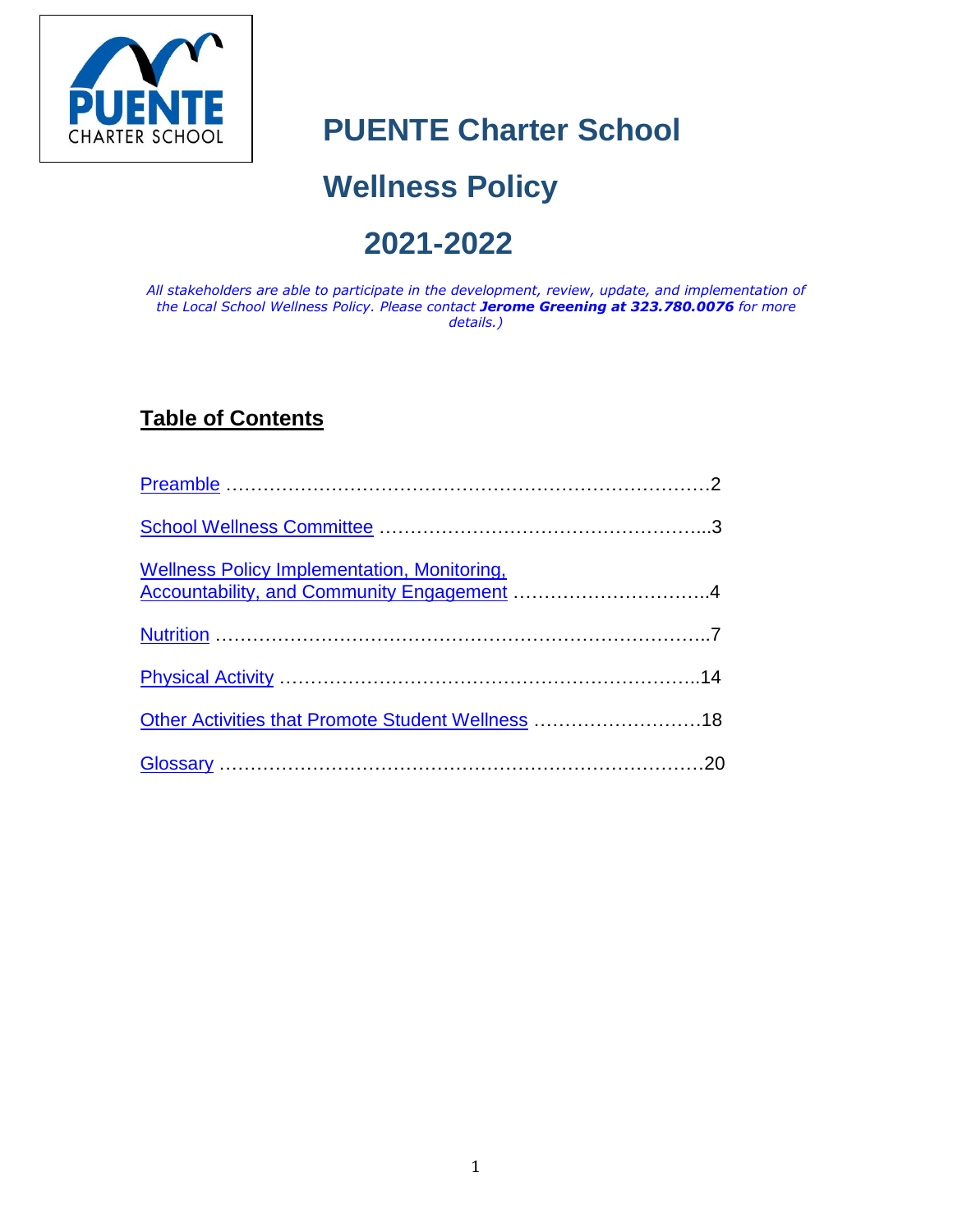

# **PUENTE Charter School Wellness Policy**

### <span id="page-1-0"></span>**Preamble**

**PUENTE Charter School (hereto referred to as the SFA)** is committed to the optimal development of every student. The SFA believes that for students to have the opportunity to achieve personal, academic, developmental, and social success, we need to create positive, safe, and health-promoting learning environments at every level, in every setting, throughout the school year.

Research shows that two components, good nutrition and physical activity before, during, and after the school day, are strongly correlated with positive student outcomes. For example, student participation in the U.S. Department of Agriculture's (USDA) School Breakfast Program is associated with higher grades and standardized test scores, lower absenteeism, and better performance on cognitive tasks.<sup>1,2,3,4,5,6,7</sup> Conversely, less-than-adequate consumption of specific foods including fruits, vegetables, and dairy products, is associated with lower grades among students.<sup>8,9,10</sup> In addition, students who are physically active through active transport to and from school, recess, physical activity breaks, high-quality physical education, and extracurricular activities – do better academically.11,12,13,14

This policy outlines the SFA's approach to ensuring environments and opportunities for all students to practice healthy eating and physical activity behaviors throughout the school day while minimizing commercial distractions. Specifically, this policy establishes goals and procedures to ensure that:

- Students in the SFA have access to healthy foods throughout the school day—both through reimbursable school meals and other foods available throughout the school campus—in accordance with Federal and state nutrition standards;
- Students receive quality nutrition education that helps them develop lifelong healthy eating behaviors;
- Students have opportunities to be physically active before, during, and after school;
- Schools engage in nutrition and physical activity promotion and other activities that promote student wellness;
- School staff are encouraged and supported to practice healthy nutrition and physical activity behaviors in and out of school;
- The community is engaged in supporting the work of the SFA in creating continuity between school and other settings for students and staff to practice lifelong healthy habits; and
- The SFA establishes and maintains an infrastructure for management, oversight, implementation, communication about, and monitoring of the policy and its established goals and objectives.

This policy applies to all students, staff, and schools in the SFA.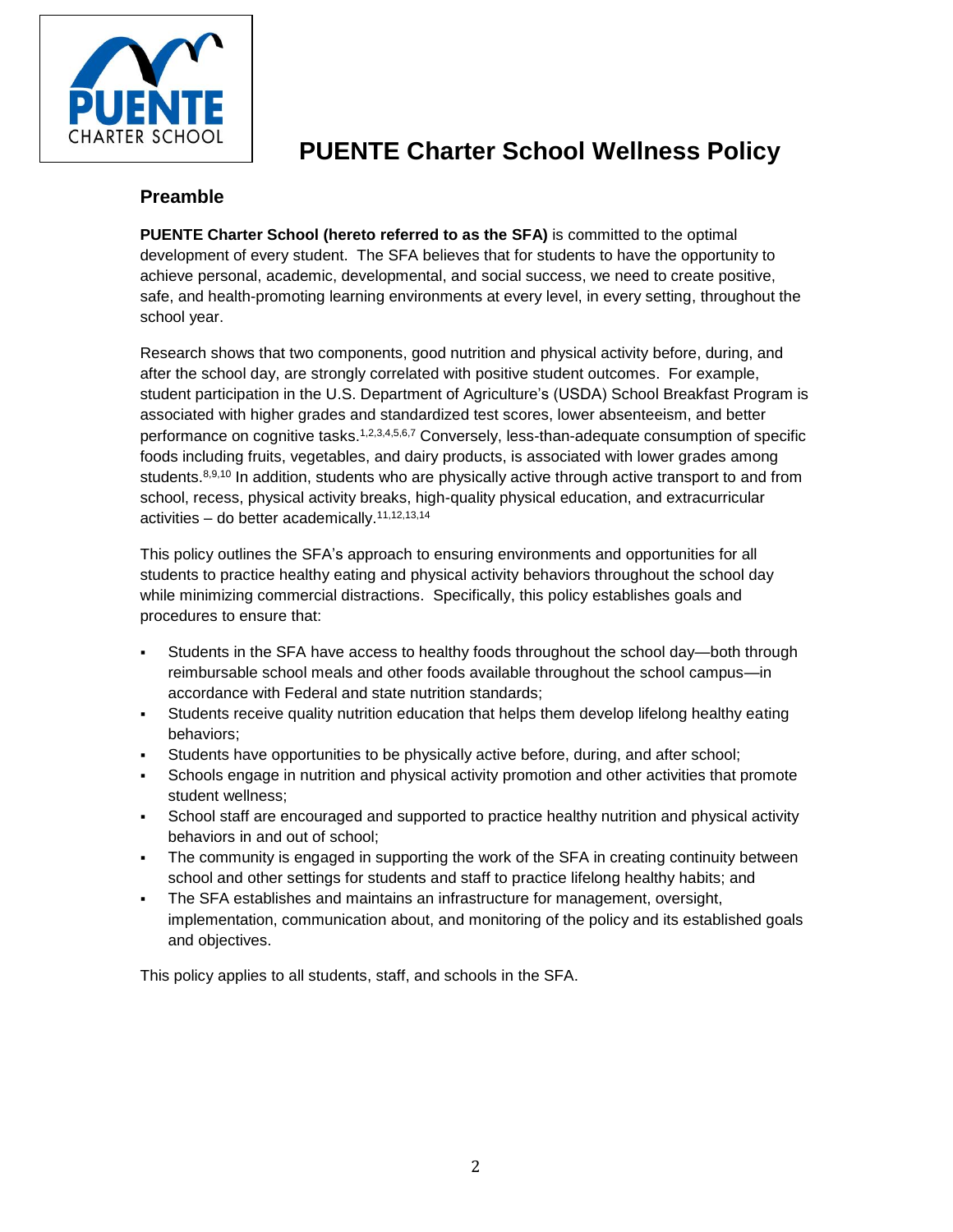

# <span id="page-2-0"></span>**I. School Wellness Committee**

#### *Committee Role and Membership*

The SFA will convene a representative school wellness committee (hereto referred to as the SWC or work within an existing school health committee) that meets at least twice per year to establish goals for and oversee school health and safety policies and programs, including development, implementation, and periodic review and update of this SFA-level wellness policy (heretofore referred as "wellness policy").

The SWC membership will represent all school levels and include (to the extent possible), but not be limited to: parents and caregivers; students; representatives of the school nutrition program (ex., school nutrition director); physical education teachers; health education teachers; school health professionals (ex., health education teachers, school health services staff [i.e., nurses, physicians, dentists, health educators, and other allied health personnel who provide school health services], and mental health and social services staff [i.e., school counselors, psychologists, social workers, or psychiatrists]; school administrators (ex., superintendent, principal, vice principal), school board members; health professionals (ex., dietitians, doctors, nurses, dentists); and the general public. To the extent possible, the SWC will include representatives from each school building and reflect the diversity of the community.

#### *Leadership*

The Superintendent or designee(s) will convene the SWC and facilitate development of and updates to the wellness policy, and will ensure each school's compliance with the policy.

| Name            | Title          | Role                         |
|-----------------|----------------|------------------------------|
| Jerome Greening | Superintendent | <b>Wellness Coordinator</b>  |
| Jerome Greening | Superintendent | <b>Food Service Director</b> |
|                 |                |                              |
|                 |                |                              |

## <span id="page-2-1"></span>**II. Wellness Policy Implementation, Monitoring, Accountability, and Community Engagement**

#### *Implementation Plan*

The SFA will develop and maintain a plan for implementation to manage and coordinate the execution of this wellness policy. The plan delineates roles, responsibilities, actions, and timelines specific to each school, and includes information about who will be responsible to make what change, by how much, where, and when, as well as specific goals and objectives for nutrition standards for all foods and beverages available on the school campus, food and beverage marketing, nutrition promotion and education, physical activity, physical education, and other school-based activities that promote student wellness.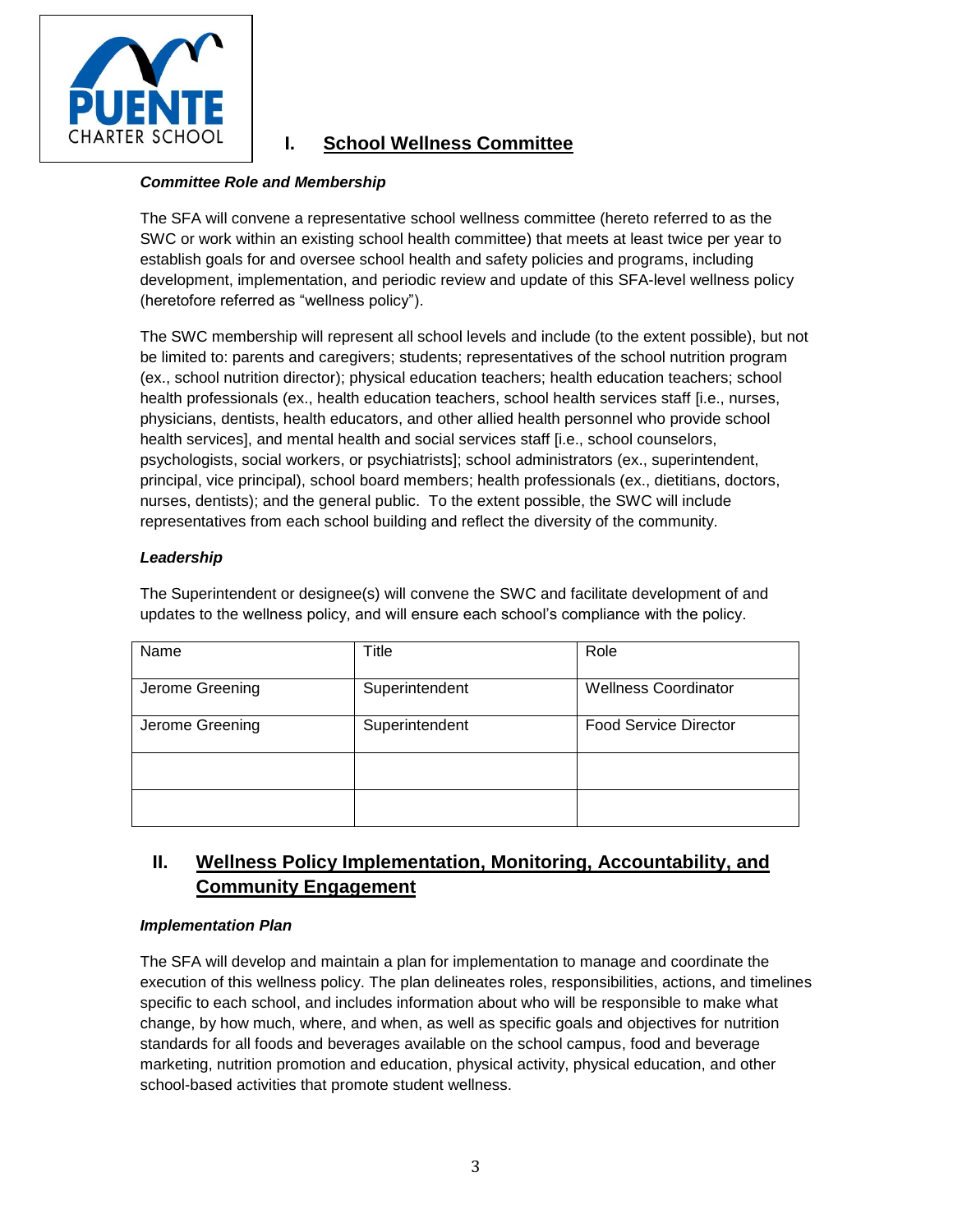

This wellness policy and the progress reports can be found at: *[www.puente.org](http://www.puente.org/)*

#### *Recordkeeping*

The SFA will retain records to document compliance with the requirements of the wellness policy at the school office. Documentation maintained in this location will include but will not be limited to:

- The written wellness policy;
- Documentation demonstrating compliance with community involvement requirements, including (1) Efforts to actively solicit SWC membership from the required stakeholder groups; and (2) These groups' participation in the development, implementation, and periodic review and update of the wellness policy;
- Documentation of the triennial assessment\* of the policy for each school under its jurisdiction;
- Documentation demonstrating compliance with public notification requirements, including: (1) Methods by which the wellness policy, annual progress reports, and triennial assessments are made available to the public; and (2) Efforts to actively notify families about the availability of wellness policy.

#### *Triennial Progress Assessments*

At least once every three years, the SFA will evaluate compliance with the wellness policy to assess the implementation of the policy and include:

- The extent to which schools under the jurisdiction of the SFA are in compliance with the wellness policy;
- A description of the progress made in attaining the goals of the SFA's wellness policy.

The SWC, in collaboration with individual schools, will monitor schools' compliance with this wellness policy.

#### *Revisions and Updating the Policy*

The SWC will update or modify the wellness policy based on the results of the annual progress reports and triennial assessments, and/or as SFA priorities change; community needs change; wellness goals are met; new health science, information, and technology emerges; and new Federal or state guidance or standards are issued. **The wellness policy will be assessed and updated as indicated at least every three years, following the triennial assessment.**

#### *Community Involvement, Outreach, and Communications*

The SFA is committed to being responsive to community input, which begins with awareness of the wellness policy. The SFA will actively communicate ways in which representatives of SWC and others can participate in the development, implementation, and periodic review and update of the wellness policy through a variety of means appropriate for that SFA. The SFA will also inform parents of the improvements that have been made to school meals and compliance with school meal standards, availability of child nutrition programs and how to apply, and a description of and compliance with Smart Snacks in School nutrition standards. The SFA will use electronic mechanisms, such as email or displaying notices on the SFA's website, as well as non-electronic mechanisms, such as newsletters, presentations to parents, or sending information home to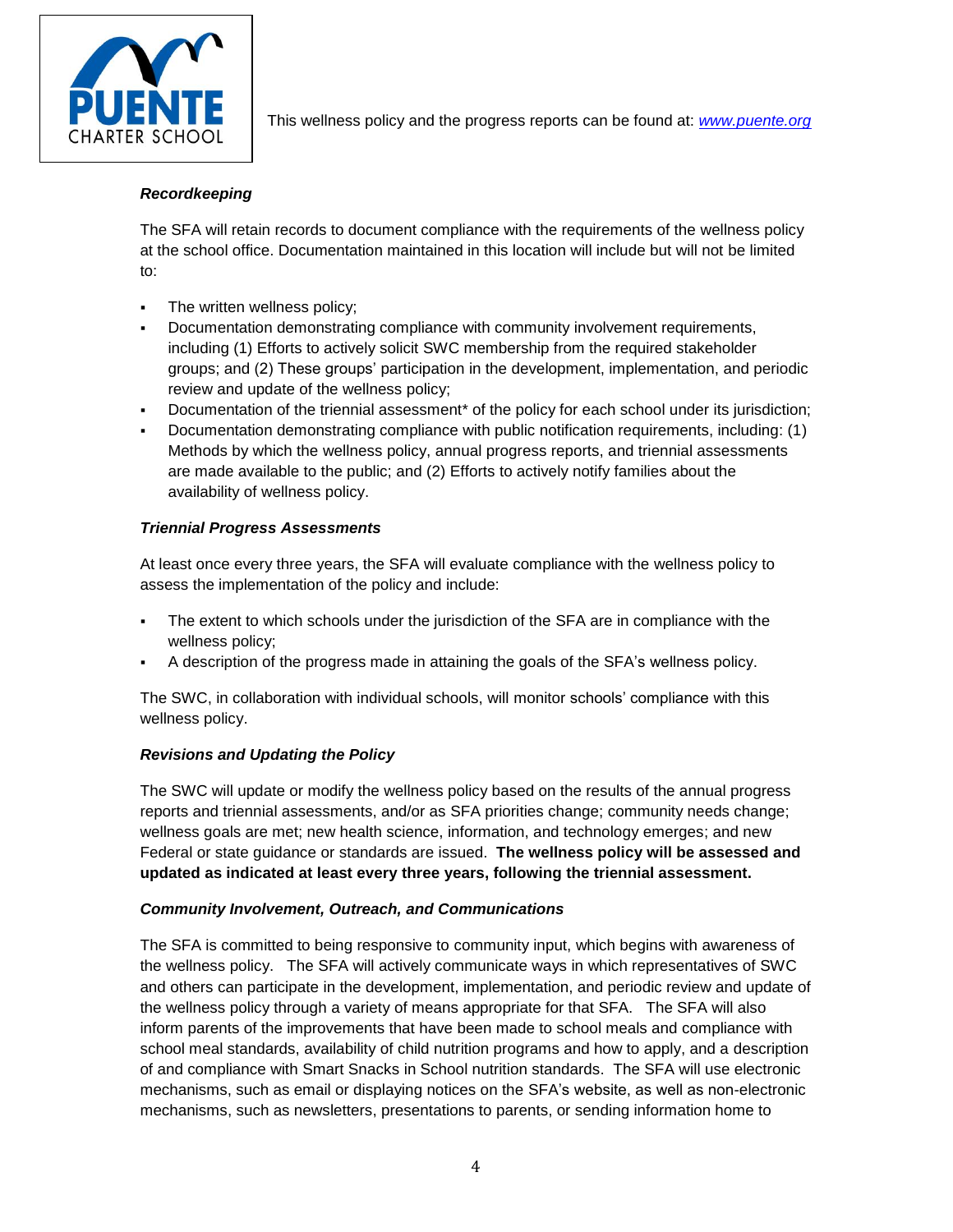

parents, to ensure that all families are actively notified of the content of, implementation of, and updates to the wellness policy, as well as how to get involved and support the policy. The SFA will ensure that communications are

culturally and linguistically appropriate to the community, and accomplished through means similar to other ways that the SFA and individual schools are communicating other important school information with parents.

The SFA will actively notify the public about the content of or any updates to the wellness policy annually, at a minimum. The SFA will also use these mechanisms to inform the community about the availability of the annual and triennial reports.

## <span id="page-4-0"></span>**III. Nutrition**

#### *School Meals*

Our school SFA is committed to serving healthy meals to children, with plenty of fruits, vegetables, whole grains, and fat-free and low-fat milk; moderate in sodium, low in saturated fat, and zero grams *trans* fat per serving (nutrition label or manufacturer's specification); and to meet the nutrition needs of school children within their calorie requirements. The school meal programs aim to improve the diet and health of school children, help mitigate childhood obesity, model healthy eating to support the development of lifelong healthy eating patterns, and support healthy choices while accommodating cultural food preferences and special dietary needs.

All schools within the SFA participate in USDA child nutrition programs, including the National School Lunch Program (NSLP), the School Breakfast Program (SBP), and *any additional programs the school may elect.* All schools within the SFA are committed to offering school meals through the NSLP and SBP programs, and other applicable Federal child nutrition programs, that:

- Are accessible to all students;
- Are appealing and attractive to children;
- Are served in clean and pleasant settings;
- Meet or exceed current nutrition requirements established by local, state, and Federal statutes and regulations. (The SFA offers reimbursable school meals that meet [USDA](http://www.fns.usda.gov/school-meals/nutrition-standards-school-meals)  [nutrition standards.\)](http://www.fns.usda.gov/school-meals/nutrition-standards-school-meals)

#### *Staff Qualifications and Professional Development*

All school nutrition program directors, managers, and staff will meet or exceed hiring and annual continuing education/training requirements in the USDA professional standards for child nutrition [professionals.](http://www.fns.usda.gov/sites/default/files/CN2014-0130.pdf) These school nutrition personnel will refer to [USDA's Professional Standards for](http://professionalstandards.nal.usda.gov/)  [School Nutrition Standards website](http://professionalstandards.nal.usda.gov/) to search for training that meets their learning needs.

#### *Water*

To promote hydration, free, safe, unflavored drinking water will be available to all students throughout the school day and throughout every school campus. The SFA will make drinking water available where school meals are served during mealtimes.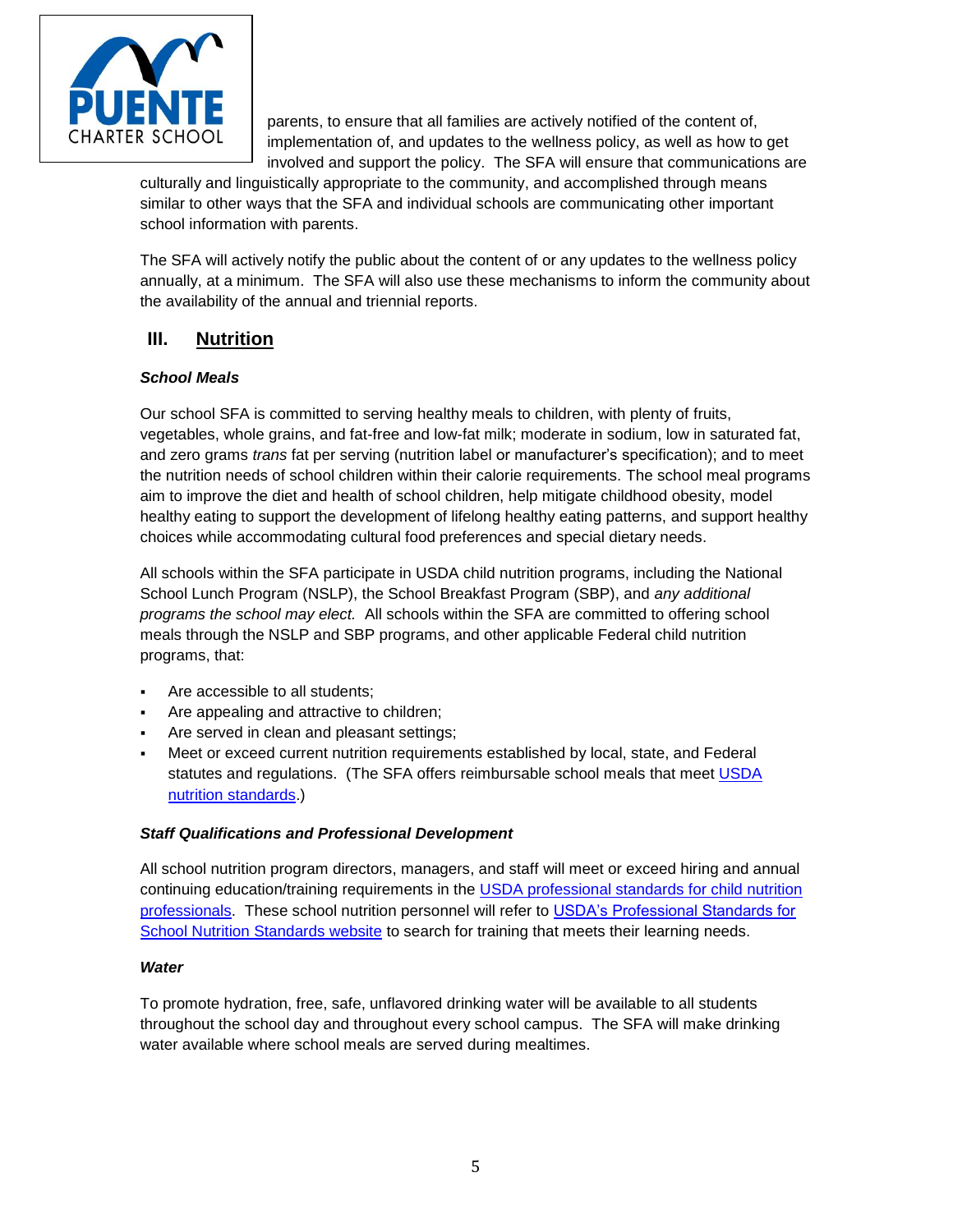

#### *Competitive Foods and Beverages*

The SFA is committed to ensuring that all foods and beverages available to students on the school campus\* during the school day\* support healthy eating.

The foods and beverages sold and served outside of the school meal programs (i.e., "competitive" foods and beverages) will meet the USDA Smart Snacks in School nutrition standards, at a minimum. Smart Snacks aim to improve student health and well-being, increase consumption of healthful foods during the school day, and create an environment that reinforces the development of healthy eating habits. A summary of the standards and information are available at: [http://www.fns.usda.gov/healthierschoolday/tools-schools-smart-snacks.](http://www.fns.usda.gov/healthierschoolday/tools-schools-smart-snacks)

#### *Celebrations and Rewards*

All foods offered on the school campus will meet or exceed the USDA Smart Snacks in School nutrition standards including through:

- 1. Celebrations and parties. The SFA will provide a list of healthy party ideas to parents and teachers, including non-food celebration ideas.
- 2. Classroom snacks brought by parents.
- 3. Rewards and incentives. Foods and beverages will not be used as a reward, or withheld as punishment for any reason, such as for performance or behavior.

#### *Fundraising*

Foods and beverages that meet or exceed the USDA Smart Snacks in Schools nutrition standards may be sold through fundraisers on the school campus\* during the school day\*. The SFA will make available to parents and teachers a list of healthy fundraising ideas

#### *Nutrition Promotion*

Nutrition promotion and education positively influence lifelong eating behaviors by using evidence-based techniques and nutrition messages, and by creating food environments that encourage healthy nutrition choices and encourage participation in school meal programs. Students and staff will receive consistent nutrition messages throughout schools, classrooms, gymnasiums, and cafeterias. Nutrition promotion also includes marketing and advertising nutritious foods and beverages to students and is most effective when implemented consistently through a comprehensive and multi-channel approach by school staff and teachers, parents, students, and the community.

The SFA will promote healthy food and beverage choices for all students throughout the school campus, as well as encourage participation in school meal programs.

#### *Nutrition Education*

The SFA aims to teach, model, encourage, and support healthy eating by students. Schools will provide nutrition education and engage in nutrition promotion that:

- Is designed to provide students with the knowledge and skills necessary to promote and protect their health;
- Include enjoyable, developmentally-appropriate, culturally-relevant, and participatory activities;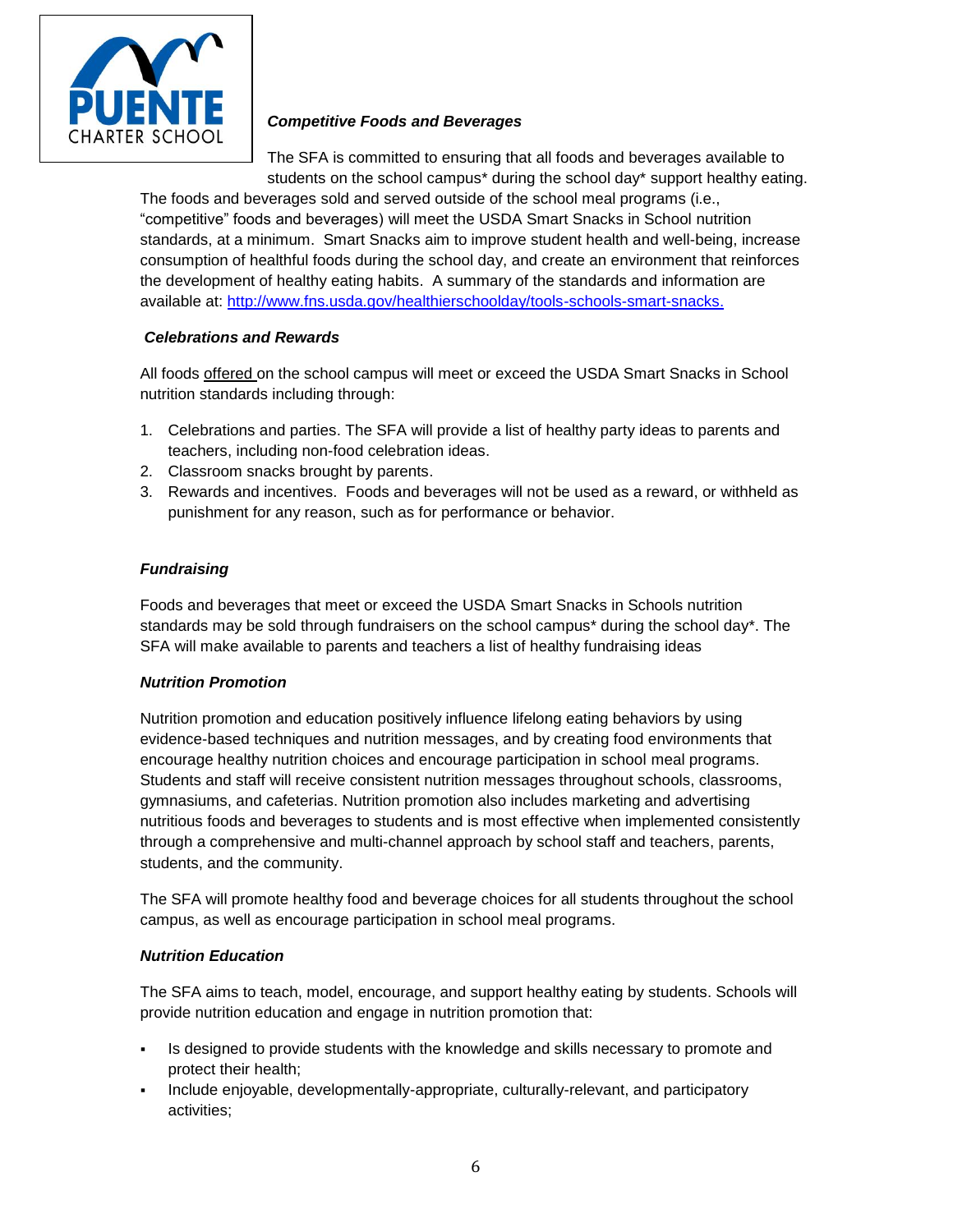

 Promote fruits, vegetables, whole-grain products, low-fat and fat-free dairy products, and healthy food preparation methods;

 Emphasize caloric balance between food intake and energy expenditure (promotes physical activity/exercise);

Include nutrition education training for teachers and other staff.

#### *Food and Beverage Marketing in Schools*

The SFA is committed to providing a school environment that ensures opportunities for all students to practice healthy eating and physical activity behaviors throughout the school day while minimizing commercial distractions. The SFA strives to teach students how to make informed choices about nutrition, health, and physical activity. These efforts will be weakened if students are subjected to advertising on SFA property that contains messages inconsistent with the health information the SFA is imparting through nutrition education and health promotion efforts. It is the intent of the SFA to protect and promote student's health by permitting advertising and marketing for only those foods and beverages that are permitted to be sold on the school campus, consistent with the SFA's wellness policy.

## <span id="page-6-0"></span>**IV. Physical Activity**

Physical activity during the school day (including but not limited to recess, physical activity breaks, or physical education) **will not be withheld** as punishment for any reason.

To the extent practicable, the SFA will ensure that its grounds and facilities are safe and that equipment is available to students to be active. The SFA will conduct necessary inspections and repairs.

#### *Physical Education*

The SFA will provide students with physical education, using an age-appropriate, sequential physical education curriculum consistent with national and state standards for physical education.

All students will be provided equal opportunity to participate in physical education classes. The SFA will make appropriate accommodations to allow for equitable participation for all students and will adapt physical education classes and equipment as necessary.

**Outdoor recess** will be offered when weather is feasible for outdoor play.

In the event that the school or SFA must conduct **indoor recess,** teachers and staff will follow the indoor recess guidelines that promote physical activity for students, to the extent practicable. Each *school will maintain and enforce its own indoor recess guidelines*

Recess will complement, not substitute, physical education class. Recess monitors or teachers will encourage students to be active, and will serve as role models by being physically active alongside the students whenever feasible.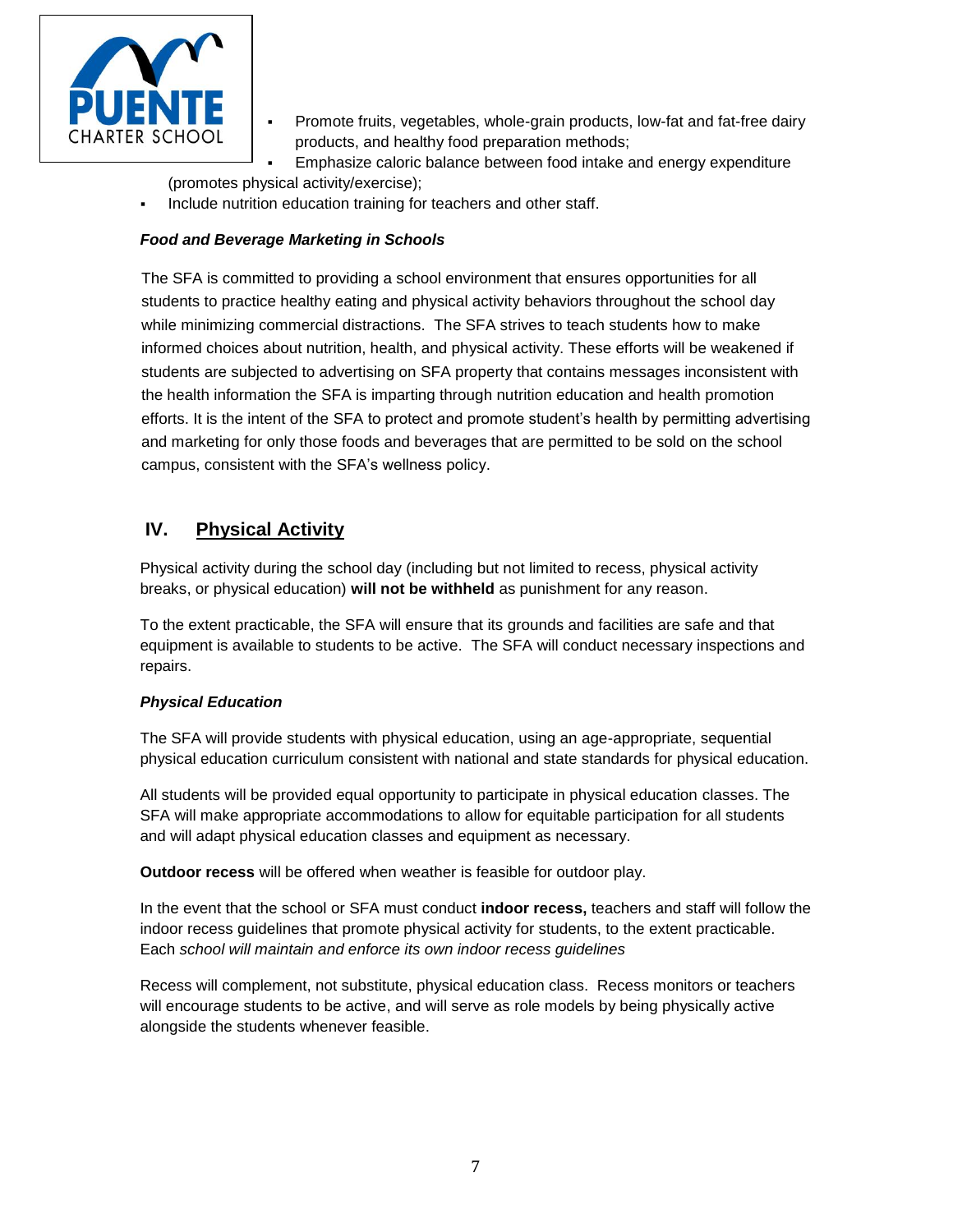

## <span id="page-7-1"></span><span id="page-7-0"></span>**V. Other Activities that Promote Student Wellness**

The SFA will integrate wellness activities across the entire school setting, not just in the cafeteria, other food and beverage venues, and physical activity facilities. The SFA will coordinate and integrate other initiatives related to physical activity, physical education, nutrition, and other wellness components so all efforts are complementary, not duplicative, and work towards the same set of goals and objectives promoting student well-being, optimal development,

All school-sponsored events will adhere to the wellness policy. All school-sponsored wellness events will include physical activity opportunities.

#### *Glossary:*

**Extended School Day** - time during before and afterschool activities that includes clubs, intramural sports, band and choir practice, drama rehearsals, etc.

**School Campus** - areas that are owned or leased by the school and used at any time for schoolrelated activities such as the school building or on the school campus, including on the outside of the school building, school buses or other vehicles used to transport students, athletic fields, and stadiums (e.g. on scoreboards, coolers, cups, and water bottles), or parking lots.

**School Day** - midnight the night before to 30 minutes after the end of the instructional day.

**Triennial** – recurring every three years.

#### **Nondiscrimination Statement**

In accordance with federal civil rights law and U.S. Department of Agriculture (USDA) civil rights regulations and policies, the USDA, its agencies, offices, and employees, and institutions participating in or administering USDA programs are prohibited from discriminating based on race, color, national origin, sex, disability, age, or reprisal or retaliation for prior civil rights activity in any program or activity conducted or funded by USDA.

Persons with disabilities who require alternative means of communication for program information (e.g. Braille, large print, audiotape, American Sign Language, etc.), should contact the agency (state or local) where they applied for benefits. Individuals who are deaf, hard of hearing or have speech disabilities may contact USDA through the Federal Relay Service at 800-877-8339. Additionally, program information may be made available in languages other than English.

To file a program complaint of discrimination, complete the USDA Program Discrimination Complaint Form (AD3027), found online a[t http://www.ascr.usda.gov/complaint\\_filing\\_cust.html](http://www.ascr.usda.gov/complaint_filing_cust.html) and at any USDA office, or write a letter addressed to USDA and provide in the letter all of the information requested in the form. To request a copy of the complaint form, call 866-632-9992. Submit your completed form or letter to USDA by:

(1) mail: U.S. Department of Agriculture (2) fax: (202) 690-7442 (3) email: [program.intake@usda.gov](mailto:program.intake@usda.gov) Office of the Assistant Secretary for Civil Rights 1400 Independence Avenue, SW Washington, D.C. 20250-9410

This institution is an equal opportunity provider.